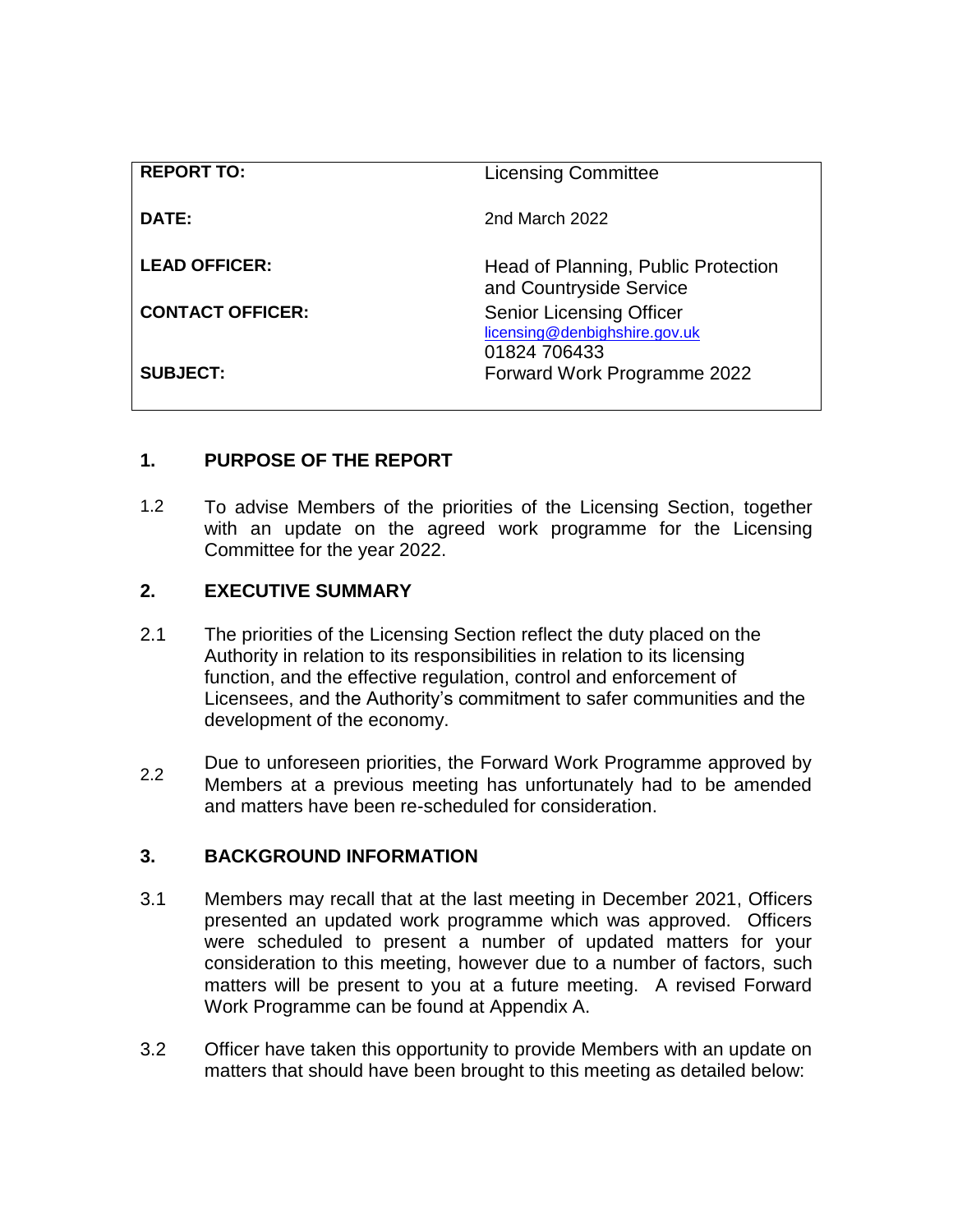### 3.2.1 **Review of Hackney Carriage and Private Statement of Licensing Policy**

Officers are progressing well with the development of a draft Statement of Licensing Policy for the taxi trade following the recommendations by Department for Transport to implement the Statutory Standards which is supported by Welsh Government, who have recently produced a policy template for welsh authorities use. Officers have undertaken an interim consultation exercise with members of the taxi trade to gauge the opinions of those working within the trade, however, work is on-going to finalise the policy document, which will go to all the trade and the wider public, as agreed by members at the meeting in June 2021.

#### 3.2.2 **Review of Statement of Principles – Gambling Act 2005**

A review of the Gambling Act 2005 Statement of Principles is taking place collectively with the six North Wales authorities and once the review has been completed, Officers will be in a position to produce the proposed review to Members.

#### 3.3.3 **Review of Street Trading policy**

At the Licensing Committee held on 23rd June 2021, Members approved a draft review of the Street Trading Policy. They further agreed to support the establishment of a Sub-Group made up of representatives of each of the Member Area Groups, the purpose of which is to work with officers to further develop the policy prior to submitting a final version for approval and subsequent consultation. Since the last update, the Sub-Group has met twice and it has been agreed that there are still major issues such as markets and prohibited streets that require further consideration. It was proposed that Members discuss these matters with their respective groups prior to our next meeting.

#### 3.3.4 **Statement of Licensing Policy – Licensing Act 2003**

At the meeting in September Members authorised officers to consult on a revised statement of policy. Since that meeting, Officers have been working on ensuring the revised version of the policy meets the accessibility requirements prior to publishing the consultation. The consultation document is now ready and Officers are working with the Council's Public Engagement Officer to ensure that the statutory consultation requirements are met. Following consultation a report will be placed before Full Council to consider adopting the revised policy.

## 3.3.5 **Review of Fees and Charges**

Certain fees within the remit of the Licensing section are set within